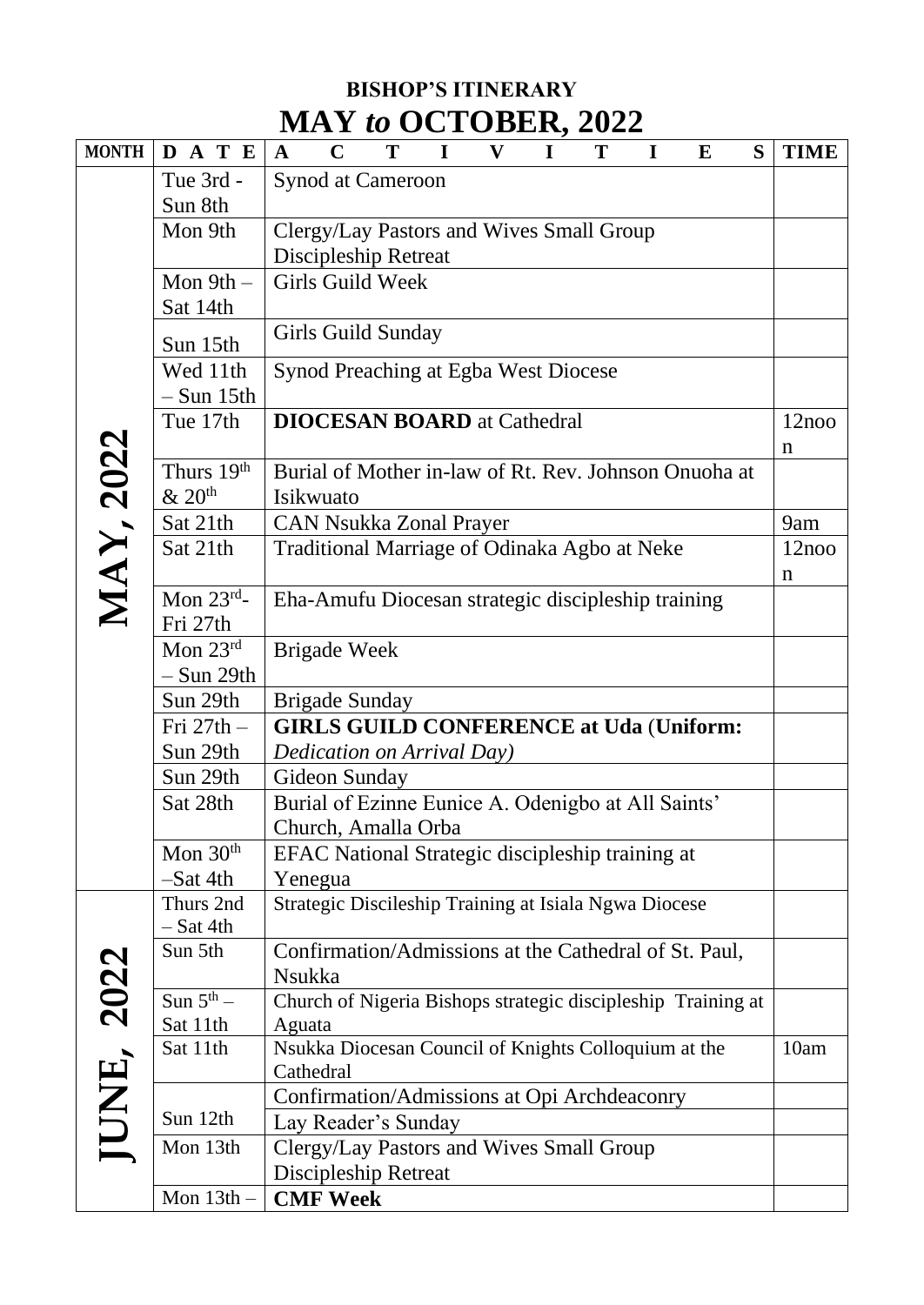|              | Sun 19th                         |                                                                |     |
|--------------|----------------------------------|----------------------------------------------------------------|-----|
|              | Fri 17th                         | Burial of Late Mrs. Ajero at Achi, Oji River                   |     |
|              | Sun 19th                         | <b>FATHERING SUNDAY at Cathedral</b>                           |     |
|              | Mon20th -<br>Thurs 23rd          | Nsukka strategic discipleship co-trainers cohort at Neke       |     |
|              | Fri 24th -<br>Sun 26th           | <b>DIOCESAN CMF CONFERENCE at Ekwegbe</b>                      |     |
|              | Tues 28th<br>$-$ Sat 2nd<br>July | Lay Pastors' Co-Trainers Discipleship Cohort at Neke           |     |
|              | Sun 3rd                          | Confirmation/Admissions at Christ Church Chapel,<br><b>UNN</b> |     |
|              | Tues $5th -$<br>Fri 8th          | <b>Special Clergy Discipleship Cohorts</b>                     |     |
|              | Sun $10th$                       | <b>TRINITY ORDINATION at the Cathedral</b>                     |     |
|              |                                  | <b>BISHOPS ANNUAL LEAVE BEGINS</b>                             |     |
| JULY, 2022   | Mon 11th                         | Clergy/Lay Pastors and Wives Small Group                       |     |
|              | $-$ Aug.<br>12th                 | <b>Discipleship Retreat</b>                                    |     |
|              | Mon 11th                         | <b>ACM Week</b>                                                |     |
|              | $-$ Sun 17th                     |                                                                |     |
|              | Sun 17th                         | <b>ACM</b> Sunday                                              |     |
|              | Wed $3rd -$                      | <b>AYF National Bible Study Conference</b>                     |     |
|              | Sun 7th                          |                                                                |     |
|              | Fri $5th$ –                      | Diocesan AYF Week                                              |     |
|              | Sun 11th                         |                                                                |     |
|              | Sun 11th                         | <b>AYF</b> Sunday                                              |     |
| $\mathbf{S}$ | Mon 8th                          | Clergy/Lay Pastors and Wives Small Group                       |     |
|              |                                  | Discipleship Retreat                                           |     |
|              | Fri12th                          | <b>BISHOPS ANNUAL LEAVE ENDS</b>                               |     |
|              | Sun 14th                         | <b>Confirmation/Admissions at Uduledem</b>                     | 9am |
| AUGUST,      |                                  | Archdeaconry I: Obollo-Afor, Obollo-Eke, Obollo-<br>Etiti      |     |
|              | Sun 21st                         | <b>Confirmation/Admissions at Nsukka Central</b>               |     |
|              | Wed $24^{\text{th}}$ –           | All Archdeacons and wives discipleship training at Nike        |     |
|              | Sat 27th                         | <b>Retreat Center</b>                                          |     |
|              | Sun 28th                         | Confirmation/Admissions at Nsukka Archdeaconry                 |     |
| SEPTEMBE     | Sat $3^{rd}$ -Fri                | <b>ASDM</b> Training at Turkey                                 |     |
|              | 9th                              |                                                                |     |
|              | Sun 11th                         | Confirmation/Admissions at Obimo Archdeaconry                  |     |
|              | Mon 12th                         | Clergy/Lay Pastors and Wives Small Group                       |     |
|              |                                  | Discipleship Retreat                                           |     |
|              | Thurs 15th                       | <b>DIOCESAN WOMEN'S CONFERENCE at</b>                          |     |